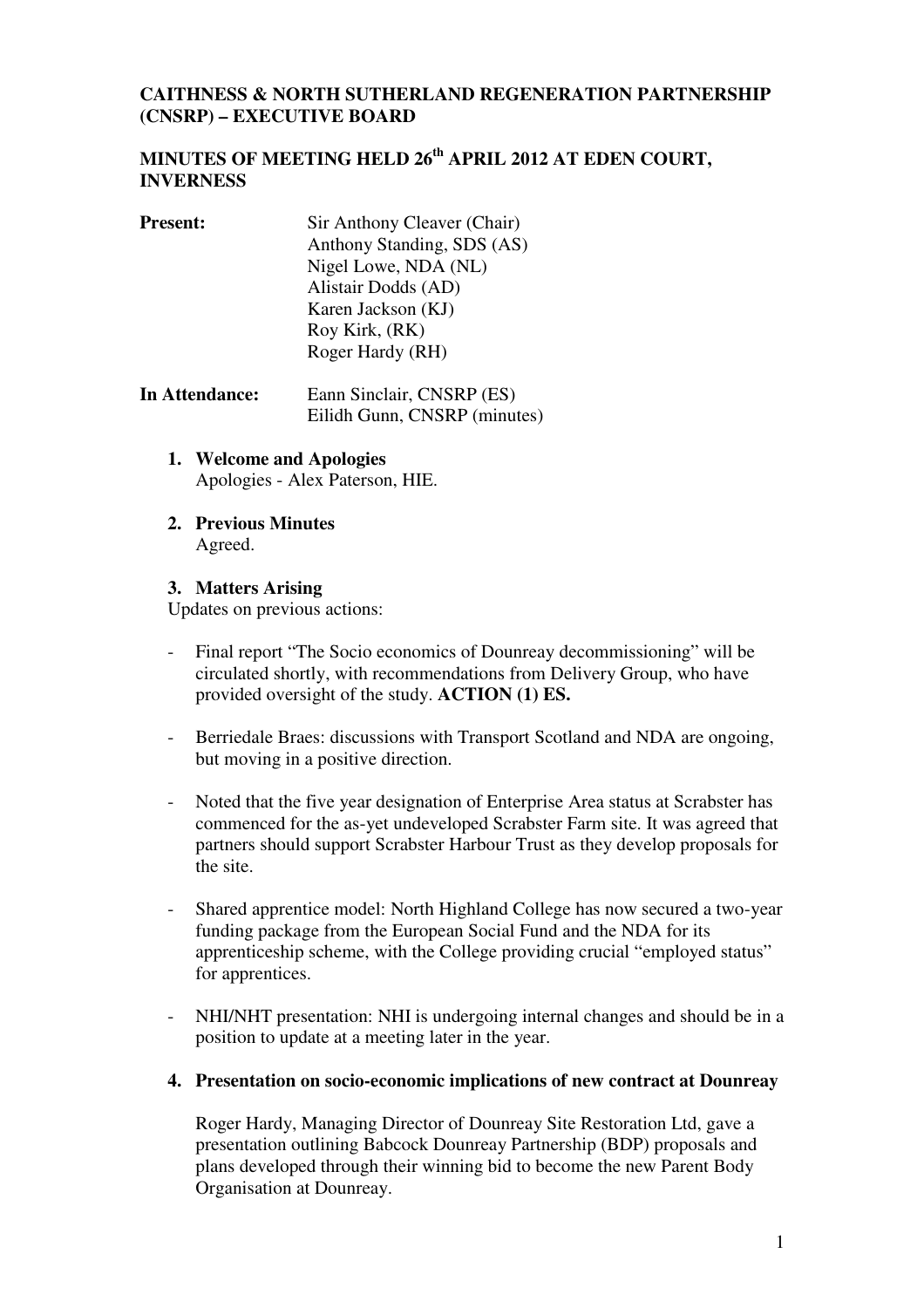Key discussion points:

- Workforce staffing profile
- Spin-off and transition opportunities
- Working with CNSRP

Members emphasised the value brought to the area by sharing information between partners, and securing maximum alignment of activities to ensure best use of resources, and to avoid any areas of duplication.

#### **5. Issues from Advisory Board (20/02/12)**

- ES agreed to seek Advisory Board member views on the value of a May meeting, given the need to brief incoming Councillors nominated to sit on the Board, and the new Convener who will chair the Board. **ACTION (2) ES** to seek member views and communicate preferred option.
- Scottish Power Renewables/ Advisory Board working group met last week for the first time. SPR agreed to share timelines for Islay array, and to share likely procurement strategies so that supply chain opportunities are fully understood. SPR have set up an office in Thurso in association with EnergyHunt.
- HIAL are changing the Saturday status to 'on-call' for Wick Airport. HIAL currently discussing options for a forward business plan for Wick. RH said that another division of the Babcock Group had airports experience and could offer assistance to HIAL if this was felt to be useful. **ACTION (3) ES** to continue discussing business development planning at Wick with HIAL and partners, and Sir A Cleaver to write to HIAL Chair on the issue, perhaps inviting him to attend future meeting **ACTION (4) AC**.

#### **6. Programme Manager Update**

ES presented an update on project-level priorities as agreed at Executive Board meeting in November 2011. It was agreed that with the Dounreay competition now complete the focus should be on supporting the delivery of outcomes from these identified projects. **ACTION (5) Delivery Group** to circulate update on progress with project-level priorities to Exec board monthly.

#### **7. Any other business**

- The management of the North Highland Regeneration Fund has been retendered. The NDA has announced the provision of an additional £350,000 to this loan fund.
- HC industrial land audit is complete. **ACTION (6) ES** consider a doc that highlights improvements in infrastructure.
- Dates of the remaining meetings in 2012 are  $14<sup>th</sup>$  September and  $14<sup>th</sup>$ December. **ACTION (7) ES** Re-confirm availability of members on these dates. The Chairman asked that every effort be made to hold Board meetings in Caithness.